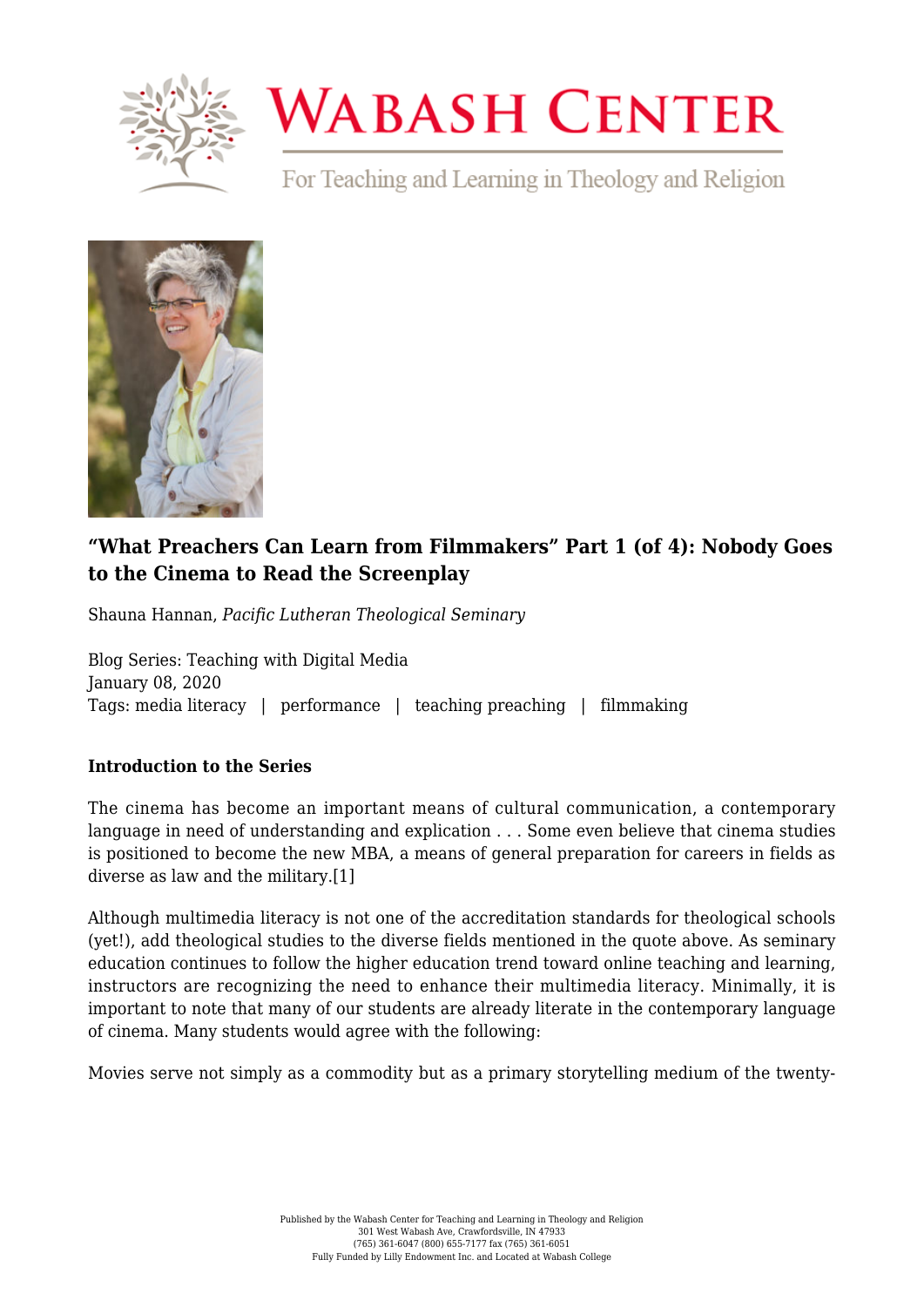<span id="page-1-0"></span>first century, interpreting reality for us, providing us with a common language, and acting as a type of cultural glue.[\[2\]](#page-2-1)

For many, "image" has replaced "text" as the central tool of communication. This substitution challenges theology's centrality of the Word (text) and revives a longstanding love/hate relationship between the pious and images. The obstacles are especially palpable for an oral/aural ecclesial practice like preaching. After all, faith comes through hearing (Romans 10:17), not seeing, right?

Despite such challenges, the Reformation spirit asks us theologians to embrace new means of communicating the gospel. Cinematic competency seems to be today's printing press.

So, in an attempt to meet students where they are (and teach others along the way), I've tried to boost my multimedia literacy by becoming a student of the cinema and seeking convergences between filmmaking and homiletics for the purposes of enlivening the preached word, communicating the gospel, and impacting hearers and their/our world.

## **Part 1: Nobody Goes to the Cinema to Read the Screenplay**

Despite numerous obvious differences between the two fields that might render them too dissimilar for comparison (for example, films take years to produce and preachers generally have to squeeze sermon preparation into 6 busy days; films are primarily visual experiences, sermons are primarily aural experiences), preachers have much to learn from filmmakers. In this 4-part blog series, I will propose elements, concepts, and techniques from filmmaking that can serve preachers.

We begin with this week's reminder: Nobody goes to the cinema to read the screenplay . . . or even to hear it read. In the same way, nobody goes to worship to read a written sermon . . . or even watch the preacher read it. Oh, yes, people in the pews have become accustomed to the latter, but they should expect more from us preachers. You see preaching is inevitably a kind of performance. These two "p" words are often considered to be at odds since preaching is not solely for entertainment or to heighten the performers ego (to be sure, performers in a variety of arts, including film, expect their performances to move beyond these two outcomes as well). However, preaching is a performance in that it "completes, carries out, accomplishes" something, as its Old French etymology suggests (*par-fournir*). Indeed, preaching brings an experience to life.

T.S. Eliot noted that "Literature was turning blood into ink." Preaching, on the other hand, turns ink (the written biblical text) into blood; that is, it intends to bring the sacred text to life. Therefore, a sermon is a road map or a blue print for a transformational experience. "Road map" and "blueprint" are often used for screenplays as well. Preachers would do well to consider the following analogy from a screenwriter.

<span id="page-1-1"></span>However brilliant, [a screenplay is] always in a state of becoming, forever on the way to being something else—a film. You can admire a cocoon for its marriage of function and form, but